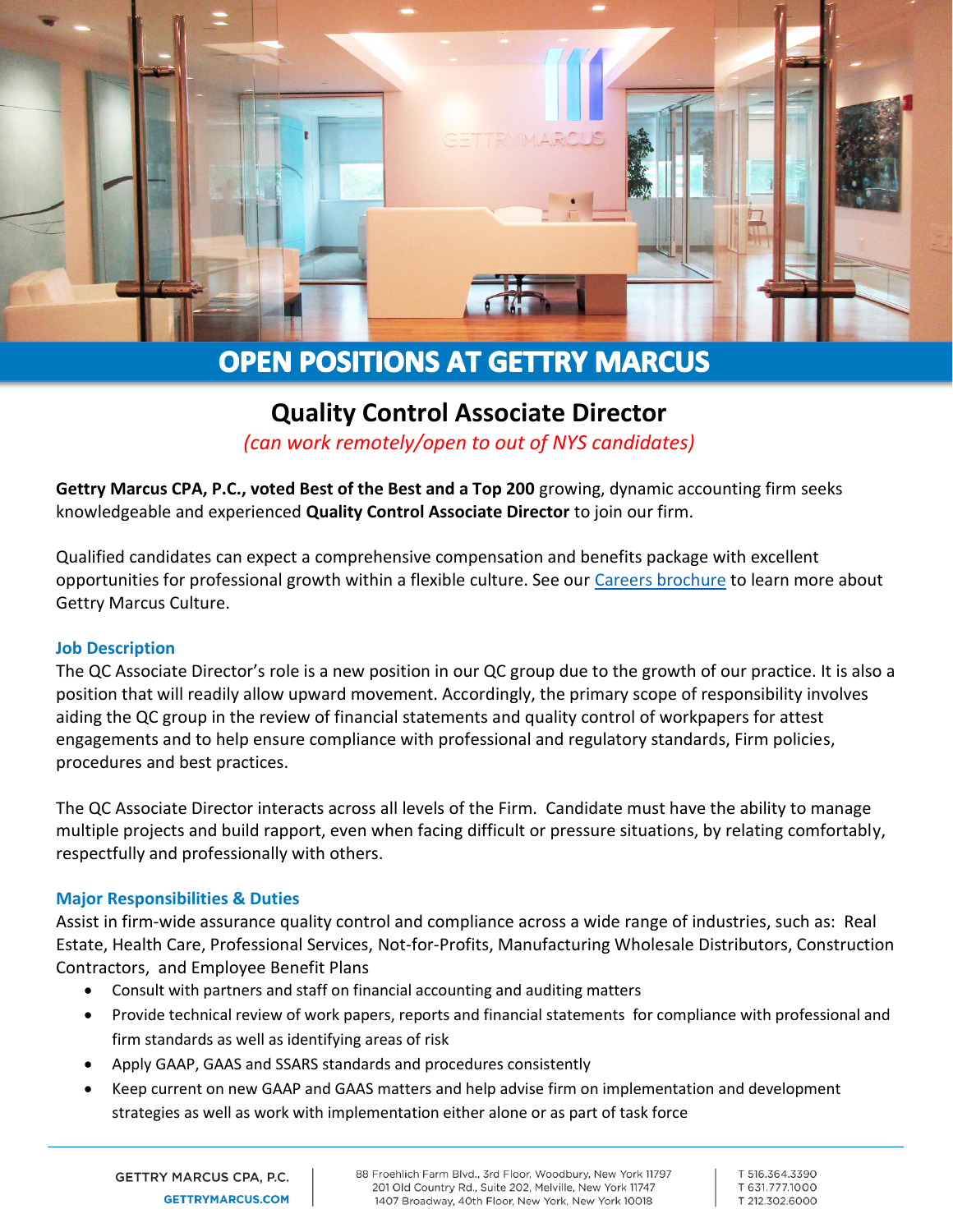- Function as a firm resource on the research of technical issues involving accounting and auditing matters
- Propose resolutions and provide accounting guidance, best practices and examples to the client service teams
- Identify areas that need or could benefit from improvement and develop practice aids, tools and methodology to affect practical changes
- Explore audit platforms and help maintain engagement master templates
- Maintain technical skills, by participating in educational opportunities and reading appropriate materials
- Assist in firm's Peer Review and internal inspection
- Assist in developing curriculum and providing in-house continuing professional education programs

### **Requirements & Qualifications**

- Licensed CPA
- Prior Quality Control full time experience
- Experienced background in application of GAAP, GAAS and SSARS
- Ability to read financial statements, note deficiencies or enhancements, write concise and user friendly footnotes that comply with standards and commercial practical sense
- Possess excellent research skills in accounting and auditing and equal ability to determine practicality with strong oral and written skills
- Ability to synthesize large amounts of data in a variety of industries and understand/articulate relevant impact
- Able to work in paperless environment
- Microsoft suite skills are a must
- Experience with Engagement, TeamMate Analytics, and Independence standards are a plus
- If Candidate is not from New York, must commit to become knowledgeable, in due course, in New York State licensing, standards and ethics
- Excellent interpersonal skills, strong work ethic and problem solving skills
- Strong team player with ability to produce quality deliverables
- Acts with a clear sense of ownership, follows through on commitments, promotes a sense of timeliness
- Experience working in a fast-paced environment and ability to manage multiple projects and deadlines

#### **Contact**

**Email: [careers@gettrymarcus.com](mailto:careers@gettrymarcus.com)**

### About Us

Gettry Marcus CPA, P.C. is a top 200 nationally ranked CPA firm. The Firm provides accounting, tax and consulting services to closely held businesses and high-net-worth individuals in diversified practice areas. Our practice groups include Real Estate, Health Care, Professional Services, Wholesale distribution, Manufacturing and Partnership/hedge funds among others. In addition, we have one of the premier and most credentialed Business Valuation and Litigation Groups in the New York Metropolitan area.